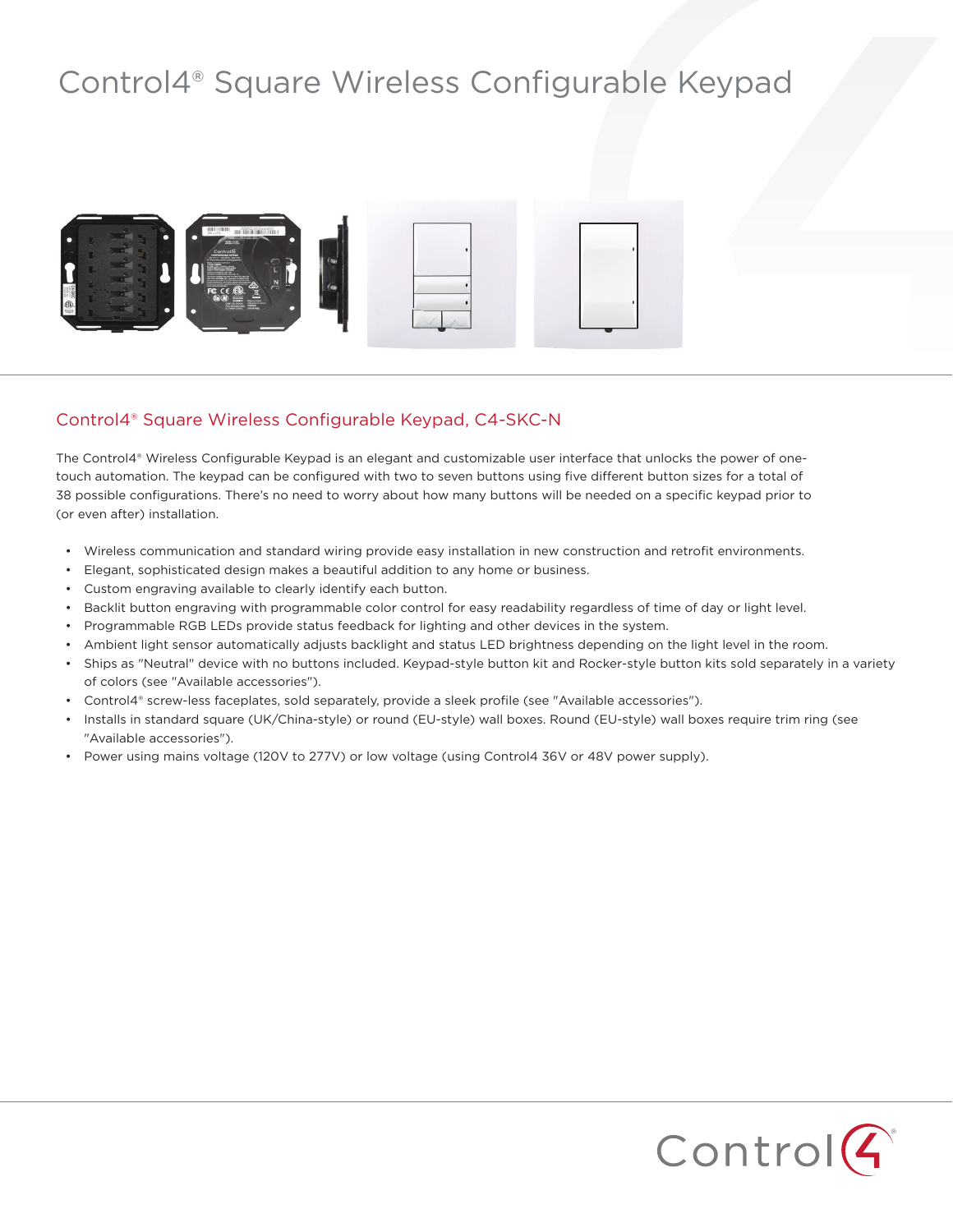## Control4® Square Wireless Configurable Keypad

| Model number                                                | C4-SKC-N                                                                                                                                                                                           |
|-------------------------------------------------------------|----------------------------------------------------------------------------------------------------------------------------------------------------------------------------------------------------|
| Power requirements                                          | 110-277VAC +/-10%, 50/60 Hz, 48VDC or 36VDC<br>This device requires a neutral AC connection except when used<br>in combination with a Control4 wireless dimmer in a multi-way<br>wiring scenario.  |
| Power consumption                                           | 120V: 350mW<br>240V: 480mW<br>277V: 540mW<br>36VDC: 430mW                                                                                                                                          |
| Environmental                                               |                                                                                                                                                                                                    |
| Operational temperature                                     | $32^\circ$ F ~ 104 $^\circ$ F (0 $^\circ$ C ~ 40 $^\circ$ C)                                                                                                                                       |
| Humidity                                                    | 5% to 95% non-condensing                                                                                                                                                                           |
| Storage                                                     | $-4^\circ$ F ~ 158 $^\circ$ F (-20 $^\circ$ C ~ 70 $^\circ$ C)                                                                                                                                     |
| <b>Miscellaneous</b>                                        |                                                                                                                                                                                                    |
| Control communications                                      | ZigBee, IEEE 802.15.4, 2.4 GHz, 15-channel spread spectrum<br>radio                                                                                                                                |
| Wires per connector                                         | One 0.5 mm <sup>2</sup> - 2.5 mm <sup>2</sup> (20AWG - 10AWG)<br><b>OR</b><br>Two 0.5 mm <sup>2</sup> - 1.5 mm <sup>2</sup> (20AWG - 16AWG)                                                        |
| <b>Dimensions</b>                                           | $83 \times 71 \times 17$ mm (3.3 $\times$ 2.8 $\times$ 0.7 in.)                                                                                                                                    |
| Weight                                                      | 0.05 kg (0.12 lb.)                                                                                                                                                                                 |
| Shipping weight                                             | $0.08$ kg $(0.18$ lb.)                                                                                                                                                                             |
| <b>Available accessories</b>                                |                                                                                                                                                                                                    |
| Square Device Keypad Button Kit (C4-CKSK-xx)                | WH, SW, BL, MB, AU                                                                                                                                                                                 |
| Square Device Rocker Button Kit (C4-CKSR-xx)                | WH, SW, BL, MB, AU                                                                                                                                                                                 |
| Square Faceplate (C4-SFP1-xx)<br>Glass<br>Metal and plastic | WG, BG, WH, LA, IV, BR, BL, SW, MB, BI, AU, SN, SS, VB, CH, MS<br>$95 \times 95 \times 8.0$ mm $(3.7 \times 3.7 \times 0.3$ in.)<br>$85 \times 85 \times 7.5$ mm $(3.3 \times 3.3 \times 0.3$ in.) |
| Square Dual Faceplate (C4-SFP2-xx)                          | WH, BL, SW, MB, AU                                                                                                                                                                                 |
| Square Trim Ring (C4-SSTR-xx)                               | WH, BL, SW, MB, AU                                                                                                                                                                                 |
| Square Dual Trim Ring (C4-SDTR-xx)                          | WH, BL, SW, MB, AU                                                                                                                                                                                 |
| Engraved Button, Single High (C4-EBD1H-xx)                  | WH, LA, IV, BR, BL, SW, MB, BI, AU                                                                                                                                                                 |
| Engraved Button, Double High (C4-EBD2H-xx)                  | WH, LA, IV, BR, BL, SW, MB, BI, AU                                                                                                                                                                 |
| Engraved Button, Triple High (C4-EBD3H-xx)                  | WH, LA, IV, BR, BL, SW, MB, BI, AU                                                                                                                                                                 |
| Engraved Button, Rocker (C4-EBDR-xx)                        | WH, LA, IV, BR, BL, SW, MB, BI, AU                                                                                                                                                                 |

Glass colors: WG=White, BG=Black

Gloss colors: WH=White, LA=Light Almond, IV=Ivory, BR=Brown, BL=Black

Satin colors: SW=Snow White, MB=Midnight Black, BI=Biscuit, AU=Aluminum

Metal finishes: SN=Satin Nickel, SS=Stainless Steel, VB=Venetian Bronze, CH=Chrome, MS=Matte Stainless